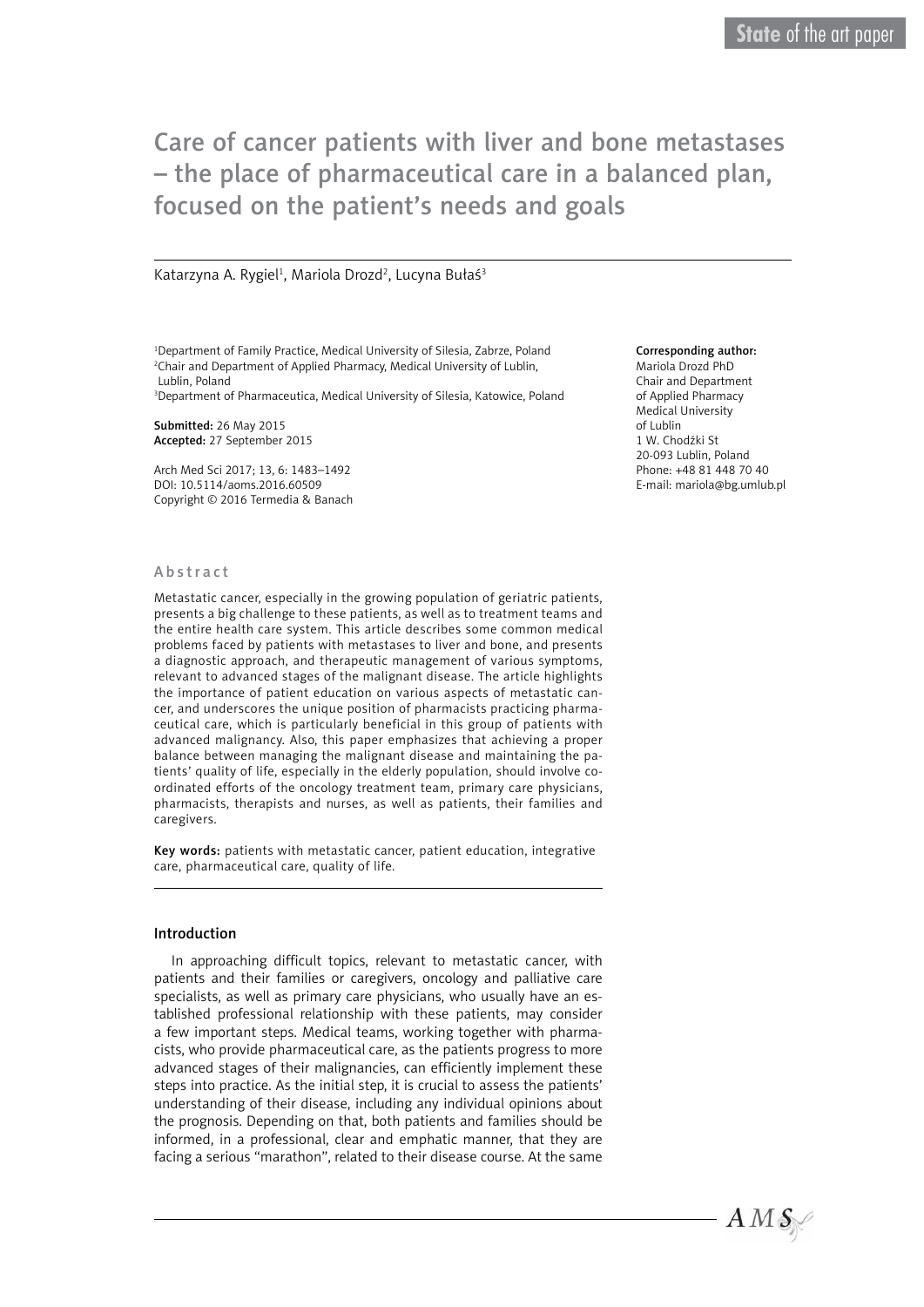time, the patients, regardless of their age, need to know that the physicians, pharmacists, and other members of the treatment team will collaborate with them, and will spare no efforts to help them choose the most appropriate treatment options, to improve both the length and the quality of their lives [1]. The team approach to treating patients with the metastatic disease, including an attending primary care physician, an oncologist, a palliative care specialist, a psychologist, a pharmacist, a rehabilitation therapist, and qualified nursing staff, is definitely recommended, since these experts are instrumental in discussing a diagnosis and a possible, realistic management plan, in advanced stages of malignancy. At this point, the patients', their families' and caregivers' education and support are also crucial, in order to deliver the best possible care, to minimize suffering, and to reduce unnecessary medical costs [1, 2].

## Methodology of the review process

The search that we performed was based on an Internet medical literature review, using the Medline-PubMed and Cochrane Library databases. The key words used to search the references used in the text included the following terms: metastatic cancer, liver metastases, bone metastases, advanced cancer (diagnostic work-up, skeletal complications, pharmacologic management, non-pharmacologic management, symptom management, individualized support, pharmaceutical care, adherence to treatment, patient education, quality of life (QoL), integrative and complementary therapies, patient-centered approach, healthcare costs). The search strategy was based on the above listed terms AND the use of vignettes in the Medline published studies or reviews. Upon reviewing all of the obtained publications from the performed search, we analyzed in detail the publications from the period 2010–2015. The main search timeframe was set for the last 5 years due to the recent rapid development of the diverse diagnostic and therapeutic methods in the oncology field. However, we also included some earlier publications (from 1987–1999), in order to illustrate differences between past and present modern diagnostic workup procedures performed in patients with cancer. After we identified the most pertinent abstracts, we reviewed them to ascertain their content. The abstracts that were most focused on goals of our review were selected, and full publications were reviewed and then included as references.

#### Key issues in patient and family education and support in advanced stages of metastatic cancer

Depending on an individual patient's psychophysical condition, emotional stability, insight,

and general level of knowledge, 'basic teaching' on all aspects of metastatic cancer may include:

- the biology of particular malignant disease,
- diagnostic test (advantages and limitations),
- treatment options (benefits, risks, and alternatives),
- symptom management, with focus on pain control,
- management of the adverse effects of the treatment,
- emotional support for patients and their families or caregivers.

This educational sequence plays a vital role in the entire therapeutic process, and thus it should be conducted in a simple and pragmatic manner, so that it can be easily understood by patients [1, 2].

Along with a comprehensive evaluation of the extent of metastatic disease, some difficult issues need to be addressed, such as the following:

- how to set goals in metastatic disease (advanced incurable disease)?
- how extensive should the diagnostic work-up be?
- which treatment options should be explored, selected or declined?
- how does one raise the topic of palliative care or hospice?
- how does one bring up end-of-life care?

## A silent stage of cancer progression

It is very unfortunate for many patients with cancer that recurrent metastatic disease, with long latency periods (years or even decades), can develop without any clinical symptoms. This phenomenon is related to cancer dormancy that represents an early, silent stage of cancer progression. Although its complexity is not fully explained, some clinical evidence exists, indicating different mechanisms of cancer dormancy, such as angiogenic dormancy, cellular dormancy (G0–G1 arrest) and immunosurveillance [3]. Also, for a treatment team, it is very challenging to identify the mechanisms of cancer dormancy in individual patients, and to determine biomarkers and potential therapeutic targets, accordingly. Recently, cellular or serum biomarkers have emerged as potential help in detection of the dormant stages of malignancy. Moreover, transcriptional profiles from dormant disseminated tumor cells can determine whether primary neoplastic lesions contain a so-called 'signature' of cancer dormancy, which can represent an important prognostic factor [4]. Hopefully, a better understanding of mechanisms leading to tumor dormancy can, in the near future, uncover innovative therapies, aimed at preventing metastases.

At the present time, in many patients' view, metastases to the liver and to the skeleton represent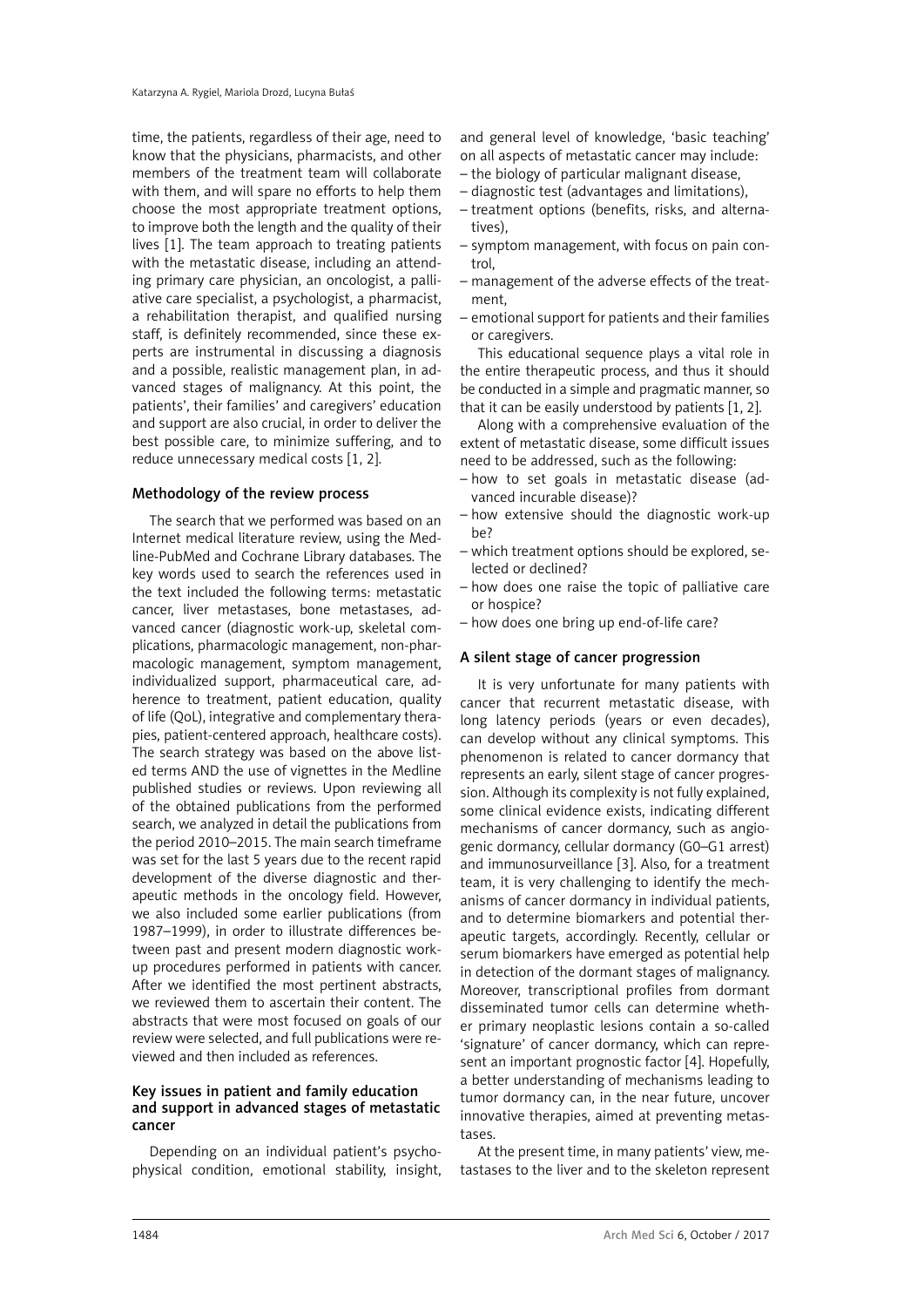particularly ominous prognostic signs, and thus it is important to elucidate the details of modern diagnostic work-up of these complications, prior to making final decisions, relevant to metastatic disease management. This should be done in a calm and competent manner, since cancer patients deserve credible, unbiased information about any diagnostic step, intervention or treatment regimen that may be considered. At this point, it is of utmost importance that the medical team members carefully listen to patients' concerns and work with them in a partnership to develop the most optimal plan, specific to each patient's individual needs. Complex medical terminology should be presented to patients in a simple way, to ensure their understanding. This open dialogue should help both patients and providers focus on constructing the care plan that is most appropriate for a given patient. In addition, with such an approach, it will be possible to avoid certain unnecessary, costly or toxic therapies that are not desired by some patients. Finally, offering to the cancer patients lifelong support, providing them with simple exercises and self-care techniques, as well as cultivating hope, should be incorporated into all conventional oncology care systems, as human priorities.

# Liver metastases

The liver provides a suitable territory for metastases, because of its dual blood supply, and also due to presence of many humoral cell growth factors. The fenestrations in the sinusoidal endothelium of the liver allow malignant tumor emboli, from the blood stream, to create metastatic lesions [5].

Most liver metastases are multiple, and in majority of cancer patients they involve both hepatic lobes. These growing metastatic tumors usually vary in size, and compress adjacent liver parenchyma, causing atrophy or producing connective tissue. Large metastases may even outgrow their own blood supply, causing central necrosis of the lesion. About one half of the patients with liver metastases can manifest clinical signs of ascites or hepatomegaly, while their liver function tests may still, for a long period of time, remain unremarkable [6].

Different factors that can affect the pattern of liver metastases include:

- the patient's age and sex,
- the primary site of cancer,
- the histological type of malignancy,
- the duration of the neoplastic disease [6].

Most tumors that metastasize to the liver, e.g., breast and lung cancers, can simultaneously spread to some other sites. Only in certain tumor types, including colon carcinoma, carcinoid, and hepatocellular carcinoma (HCC), are metastases usually confined to the liver [7].

Some focal lesions can be resected surgically, or treated via ablation techniques. Imaging tests play a vital role in the diagnosis of liver metastases, and in the assessment of the response to treatment. The identification of liver abnormalities as metastatic lesions, in many cases, can significantly influence the patient's treatment plan and prognosis. Liver metastases often appear on the imaging scans as nonspecific abnormalities [6].

In evaluation of liver metastases, the following diagnostic imaging tests are useful [8]:

- Ultrasonography (US) is widely used in the investigation of suspected liver metastases.
- Computed tomography (CT) is the imaging scan of choice for evaluating liver metastases. It also permits better assessment of the neoplastic involvement of extrahepatic tissues, including the bones, lymph nodes, bowel, and mesentery.
- Magnetic resonance imaging (MRI) allows the effective localization of hepatic and vascular neoplastic invasion, but is expensive.
- Intraoperative ultrasonography (IOUS) of the liver has the highest sensitivity for the detection of focal hepatic lesions, with 96% accuracy (versus the accuracy of transabdominal US, which is about 84%).
- Color-flow imaging has an advantage of providing additional details in the localization of abnormalities, the differentiation between blood vessels and biliary ducts, the presence of vascular invasion, occlusion, or collateral circulation, as well as vascularity of liver metastases.
- Selective hepatic angiography may demonstrate hypervascular liver metastases by showing capillary blush in involved areas, highlighting the potential response of tumors to embolization. Angiography is essential when hepatic vascular intervention is planned. However, this procedure is performed in highly specialist centers.

According to the meta-analysis, comparing US, CT, MRI, and fluorodeoxyglucose (FDG) imaging in the detection of liver metastases from colorectal, gastric, and esophageal cancers, it was concluded that FDG positron emission tomography (PET) is the most sensitive noninvasive imaging modality for the diagnosis of liver metastases [8]. However, this test is very expensive, and unavailable to the majority of patients at present.

Although imaging plays a vital role in the diagnostic work-up of liver metastases, biopsy specimens are required for accurate histological diagnosis. The diagnostic differentiation between benign (e.g., granulomatous) and malignant liver lesions is difficult, mostly due to various abnormalities or pseudolesions that mimic metastases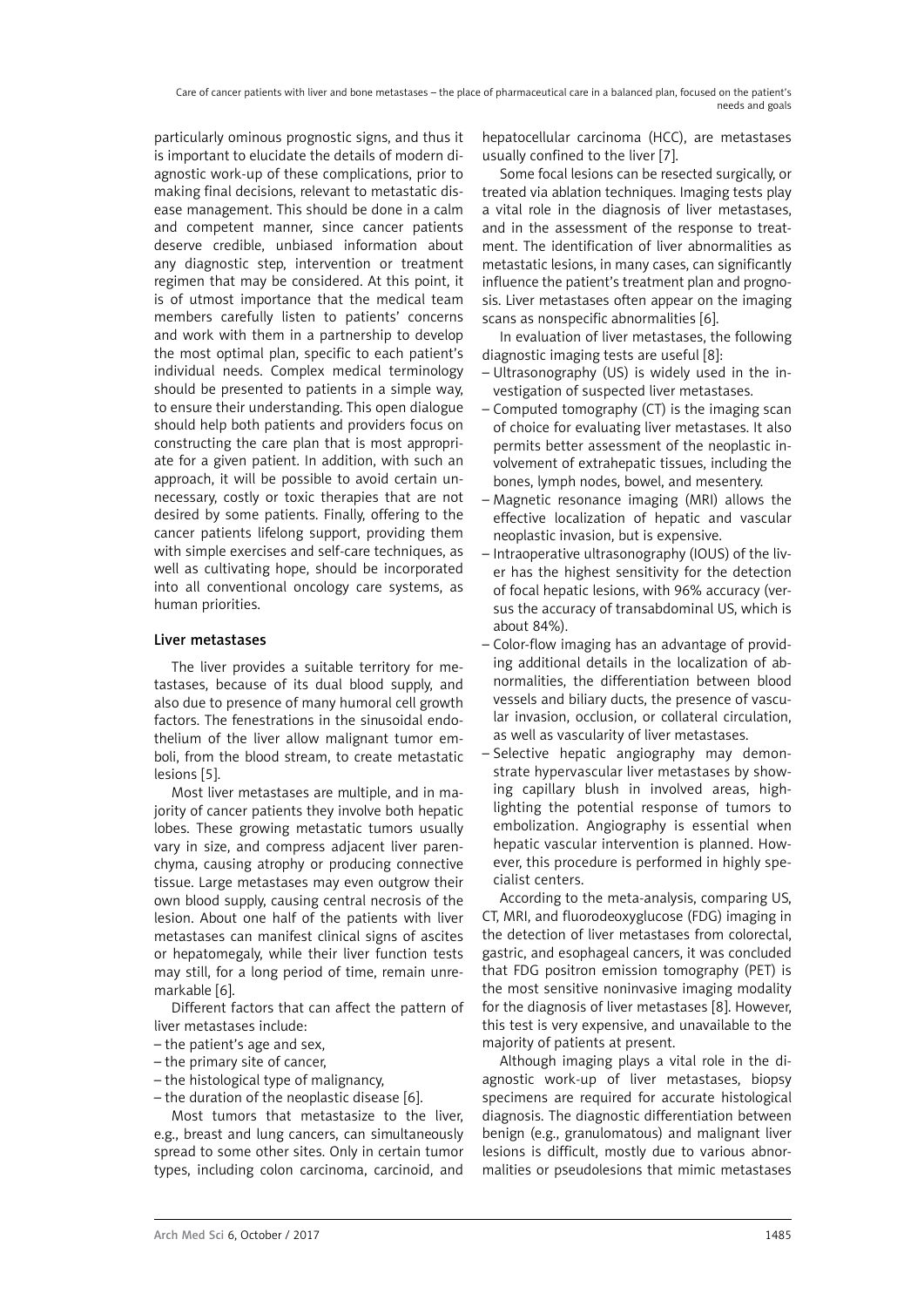or coexist with them. The following abnormalities should be included in the differential diagnosis:

- focal fatty infiltration,
- scars after liver surgery,
- cystic fibrosis,
- focal nodular hyperplasia (FNH),
- atypical hemangiomas,
- hydatid liver disease (with hydatid cysts, which can be unilocular, multilocular, solid or calcified) [9].

In general, metastases cause hepatomegaly, but this is clinically evident when the disease is very advanced. Sometimes, the surface of the liver appears nodular, or its shape is altered. Since the appearance of liver metastases is nonspecific in imaging examinations, a biopsy is necessary for a definite tissue diagnosis. Percutaneous biopsy should not be undertaken if curative hepatic resection may be possible [10]. Unfortunately, the presence of multiple hepatic tumors of various sizes is quite often the result of the metastatic process. In this situation, a patient's general status and overall clinical picture will determine final decisions, regarding feasibility of any further diagnostic or therapeutic steps.

#### Bone metastases

Metastases from different types of primary carcinomas to the bones are common malignant tumors of the skeleton. Radiology imaging tests play an important role in the diagnosis, treatment plan, prognosis, and monitoring of bone lesions. Bone can be involved in metastases by:

- direct extension,
- retrograde venous flow, in which spread from intra-abdominal cancer involves the vertebrae,
- seeding with tumor emboli, via the blood circulation, which occurs in the red marrow.

In addition, increased intra-abdominal pressure causes blood to be diverted from the systemic vena cava system to the vertebral venous plexus, and this diversion allows the caudal and cranial flow of blood, and determines the distribution of metastatic lesions. In patients with previously confirmed neoplastic tumors, radiology imaging allows one to screen the skeleton for metastatic disease, and to determine its extent [11, 12].

## Primary disease sites in bone metastasis

Among women, the breasts and lungs are the most common primary cancer sites, and about 80% of cancers that spread to bone arise in these locations, and among men, cancers of the prostate and lungs comprise 80% of the carcinomas that metastasize to bone [13]. In patients of both sexes, the remaining 20% of primary disease sites include the kidney, thyroid, gastro-intestinal tract or sites of unknown origin [13].

Bone metastases can be multiple at the time of diagnosis, and the lesions are often localized in the axial skeleton, including the vertebrae, pelvis, proximal parts of the femur, ribs, proximal part of the humerus, and skull. Some carcinomas have a tendency to spread to particular skeletal sites. For instance, about 50% of hand metastases originate from lung carcinomas, and primary tumors arising from the pelvis usually spread to the lumbosacral spine. As metastatic lesions increase in the medullary cavity, the surrounding bone is remodeled by osteoclastic or osteoblastic mechanisms. The level of bone resorption versus deposition is variable, and depends on the type and location of the tumor. The interplay in the remodeling, caused by osteoclasts and osteoblasts, determines which pattern of bone lesions: sclerotic, lytic, mixed – will dominate in radiology imaging tests [14].

Patients with bone metastases often suffer from severe pain, and may present with pathologic fractures, or with complications such as neurologic impairment, due to spinal epidural compression [14].

Diagnostic workup of metastatic bone disease includes laboratory tests such as:

- serum alkaline phosphatase (indirect marker of bone destruction),
- serum protein electrophoresis,
- urinalysis, urine protein electrophoresis,
- N-telopeptide of type II collagen (marker of bone resorption, rarely used).

Diagnostic radiology tests to evaluate bone metastases have certain advantages and limitations, which should be considered ahead of time and then explained to the patients.

The following radiology imaging studies are recommended to evaluate metastatic bone disease [15–17]:

- X-ray radiography, to initially assess the extent of a tumor and bone erosion,
- CT scanning, a more sensitive imaging modality, assessing the extent of bone destruction,
- MRI scanning, the most sensitive study for evaluation of the anatomic (intramedullary and extraosseous) extent of lesions,
- Radionuclide bone scanning (bone scintiscan), a very sensitive study for the detection of occult neoplastic lesions,
- Bone scintiscan with technetium-99m is a whole-body screening test for the assessment of bone metastases, including their biologic activity [17].

Indications for bone scintiscanning include: – cancer staging in asymptomatic patients,

- assessment of persistent pain in the face of negative radiographic tests,
- examination of the extent of bone metastases,
- distinguishing between traumatic and pathologic fractures,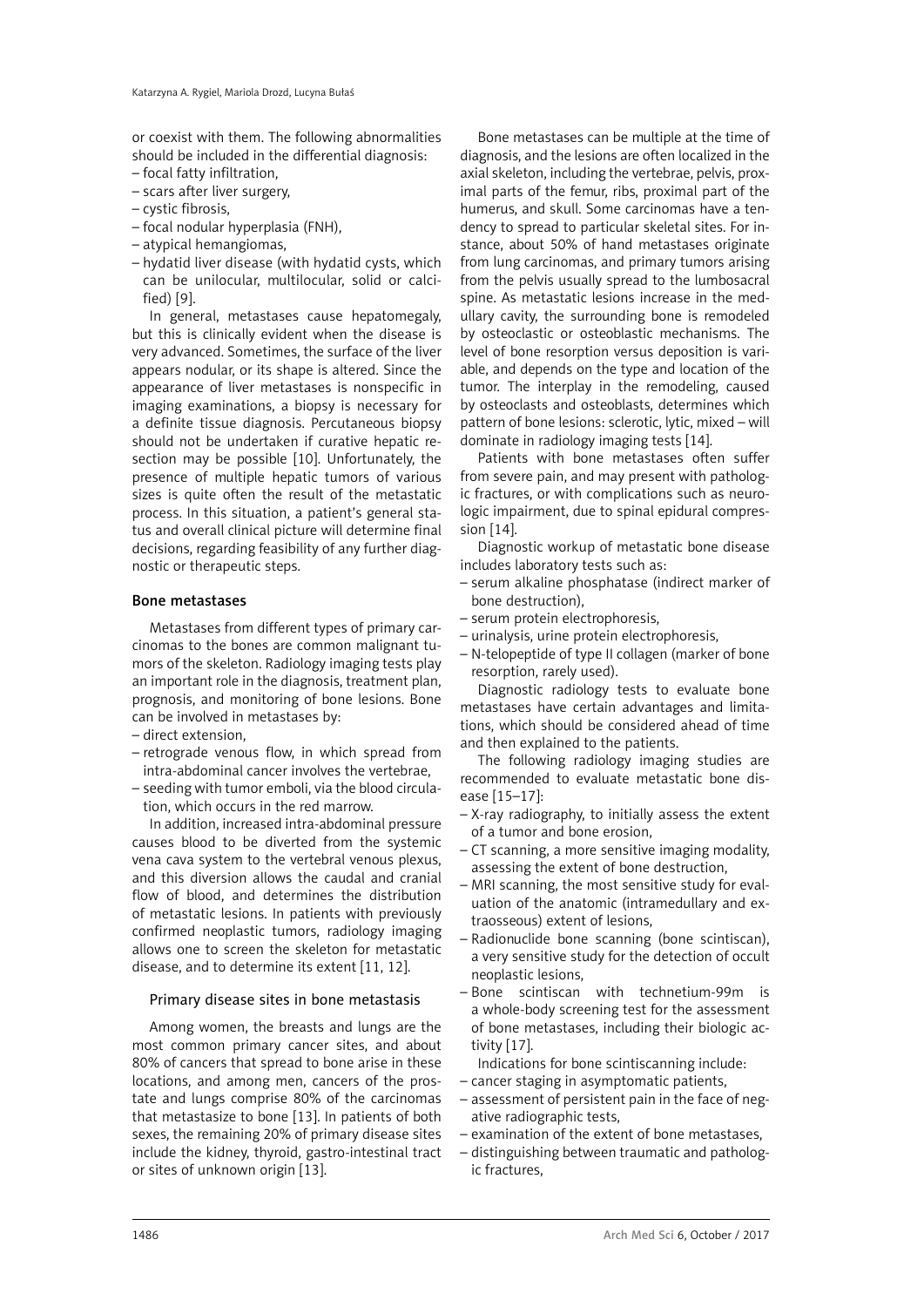– determining the therapeutic response to metastases.

Both CT scanning and MRI are helpful in evaluating suspicious lesions, seen on the bone scintiscan [13, 15, 17]. CT scanning is also useful in guiding needle biopsy, especially in vertebral lesions. Magnetic resonance imaging is helpful in determining early lesions and the extent of local disease, which is crucial in planning a surgical procedure or radiation therapy. The MRI is expensive. Plain radiographs are rather insensitive in the detection of early or small metastatic lesions, but they can characterize larger lesions such as osteolytic, sclerotic, or mixed. These lesions usually appear in the medullary cavity, and then spread and destroy the medullary bone and the cortex.

# Diagnostic work-up of bone metastases – the role of PET/CT scans, selected radiotracers, and molecular targets

Modern work-up of bone metastases utilizes PET/CT scans, radiotracers, and molecular targets for diagnosis and treatment. A positron-emission tomography (PET) scanner can be combined with a CT scanner into a single machine, which simultaneously provides metabolic information from the PET scanner, and anatomic information from the CT scanner. The PET-CT scans are characterized by higher diagnostic accuracy, better guided biopsy techniques, as well as improved treatment planning and response assessment [18, 19]. Bone, lung, liver and the brain are common sites of distant metastases in many breast or prostate cancer patients. In the past, when signs or symptoms of distant metastases were suspected, chest X-ray, liver ultrasound and bone scintigraphy (bone scan) examinations were often performed, as part of the diagnostic work-up. Presently, the main diagnostic tools for the detection of suspected skeletal metastatic disease, and in assessment of treatment response, include 18 F-fluorodeoxyglucose (FDG) PET and F-18 FDG PET/CT scans [20]. In principle, osteolytic lesions from glucose-avid primary malignancies are more readily detectable by FDG PET/CT scan, in contrast to osteoblastic lesions, which are more readily detectable by bone scan. Overall, PET/CT scans have been shown to be more specific for metastatic disease than bone scans [21, 22].

Fluorine-18-labeled sodium fluoride (18F-NaF) is a tracer which is rapidly cleared from plasma. Due to high sensitivity and specificity of 18F-NaF PET/CT scanning, the detection of occult bone metastases is now possible. This illustrates an advantage over the standard bone scintigraphy (often missing many of these lesions) and expands our armamentarium for oncology patient management [23]. Prostate-specific membrane antigen

(PSMA) is a cell surface transmembrane glycoprotein that is overexpressed on prostate tumor cells. For this reason, it provides a rational target for diagnosis, therapy, and monitoring of PSMA expression changes with non-PSMA-based therapy (e.g.: androgen treatment can suppress PSMA expression) [24].

In diagnostic work-up for bone metastases, the following conditions should be considered in the differential diagnosis:

- osteomalacia or osteoporosis,
- chronic osteomyelitis,
- secondary osteoarthritis, including degenerative lesions,
- stress fractures,
- Paget disease,
- tuberous sclerosis,
- eosinophilic granuloma of the skeleton,
- bone lymphoma.

The life span of patients with metastatic bone disease is usually limited. Pain is usually nonspecific, present during activity, at rest and at night. Many patients with advanced cancer develop bone metastases, which are related to skeletalrelated events (SREs), which include pathologic bone fractures, spinal cord compression, bladder and bowel disturbances, mobility impairment and several other complications that can lead to loss of independence, depression, anxiety, and intractable chronic pain [25].

Depending on the patient's clinical condition, in some cases biopsies may be considered. Specimens can be obtained from the most accessible bones, in mechanically safe areas (such as metaphysis vs. diaphysis, acetabulum vs. subtrochanteric femur) [26].

In selected patients with metastatic disease of the spine, percutaneous core needle biopsy or open biopsy may be performed, for diagnostic purposes.

The goals of possible surgical intervention for spinal surgery, in some patients with metastatic bone disease, include:

- pain reduction,
- protection of spinal cord function (via decompressing neural elements, and mechanically stabilizing the spine) [26].

Anterior or posterolateral decompression, combined with anteroposterior reconstruction, may be used in cervical spinal surgery or thoracic and lumbar spinal surgery. In addition, vertebroplasty may be considered, as a minimally invasive treatment option for patients with 1- or 2-level vertebral body compression fractures [26]. Also, when a bony site presents radiographic and clinical evidence of a pathologic fracture, surgical stabilization may be indicated (e.g., prophylactic fixation of an impending fracture), since it increases the patient's ability to regain function [26].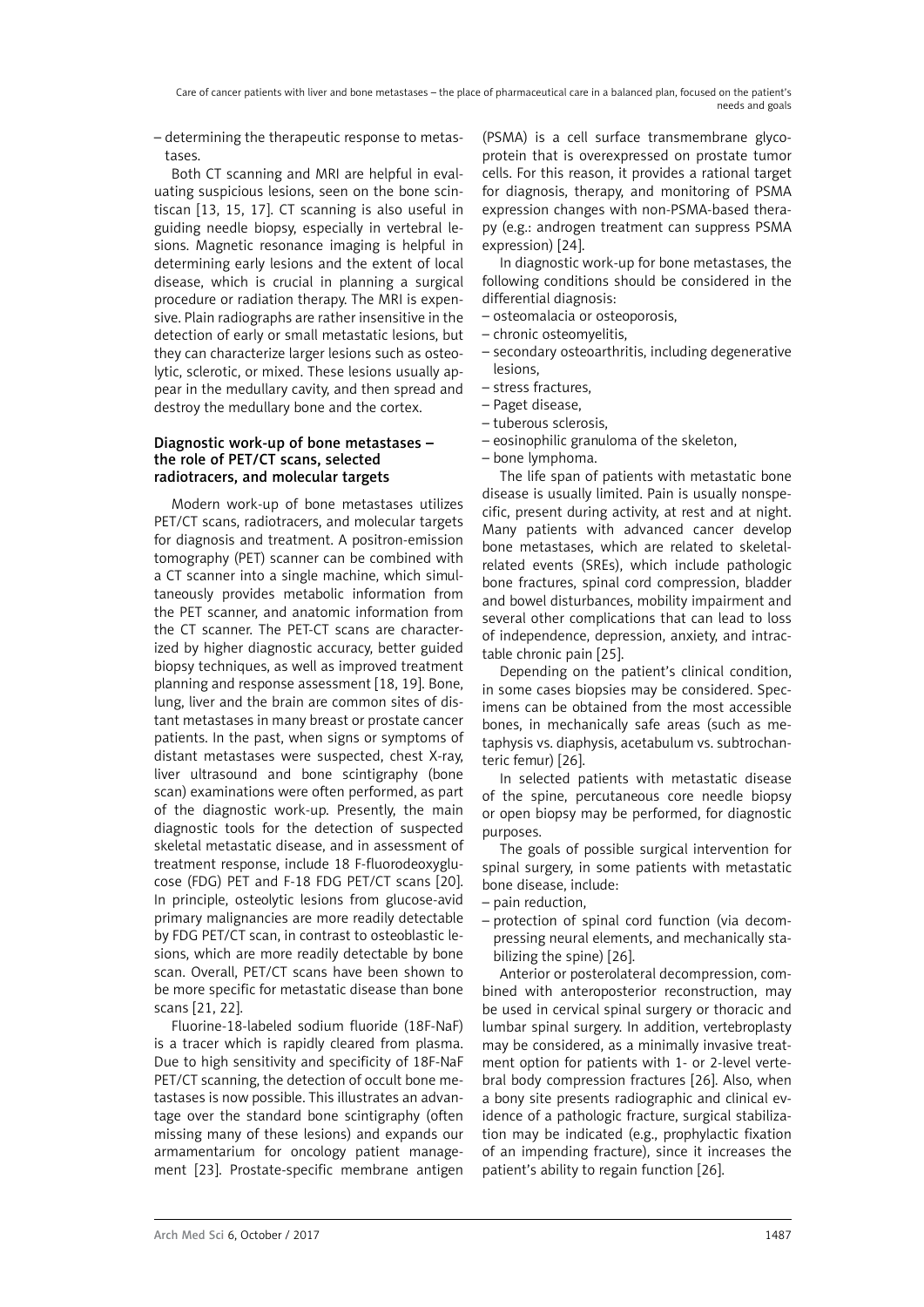# Non-pharmacological and pharmacological management of skeletal health – prevention and treatment of bone complications due to advanced cancer

Since bone is the preferred site of metastasis for many solid tumors, multiple complications of bone metastases often result in significant skeletal morbidity, including bone pain, pathologic fractures, spinal cord compression, and hypercalcemia of malignancy. In addition, some cancer treatments have been associated with bone loss (e.g., hormone-modifying therapies in breast and prostate cancer). Therefore, strategies to reduce skeletal-related morbidity should include a proper blend of lifestyle modifications, calcium and vitamin  $D_3$  supplementation, and pharmacotherapy, especially in patients at high risk for SREs or osteoporotic fractures (e.g. patients with prostate cancer receiving androgen deprivation therapy, ADT).

To minimize bone loss in patients with advanced cancer, specific changes in both physical activity level and diet have been recommended. They include a combination of weight-bearing aerobic exercise (such as stair climbing or walking) and muscle strengthening (such as light weight-lifting), adjusted to each patient's condition, that can lead to a desirable increase of the bone and muscle strength and, in consequence, to reduction of the risk of falls, when practiced systematically, with moderate intensity, under supervision [27].

Simultaneously, nutritional interventions (based on comprehensive dietary assessment of each individual patient) are necessary to improve and maintain bone and muscle mass. They include, on average, the dietary intake of 1200 mg/day of calcium and 800 IU/day of vitamin  $D_{\overline{3}}$ , in addition to sun exposure for 15 to 30 min daily [28, 29]. Numerous studies have revealed that vitamin D $_{\tiny 3}$  supplementation decreased cancer mortality and all-cause mortality. On the other hand, it has been reported that combined vitamin  $\mathsf{D}_{_{\mathrm{3}}}$  and calcium supplements increased nephrolithiasis among some cancer patients. To address these controversial issues, more clinical trials on vitamin D supplementation, evaluating exact doses of vitamin  $D_{3}$ , and benefits and risks in different cancer patient populations, are necessary. According to the recent recommendations of the Institute of Medicine (IOM), different measurement values to define vitamin D $_{\tiny 3}$  deficiency should be used, including deficient (meaning insufficient protection against fractures), sufficient, and optimal serum concentrations of 25(OH)D (a vitamin  $D_3$  marker) for different age groups. For instance, for adults below 64 years of age, a daily intake of 400–800 IU of vitamin D $_{\textrm{\tiny{\textup{3}}}}$  (optimal 25(OH)D concentration in the range 50–75 nmol/l), and for adults above 65 years of age, a daily intake of 800 IU (optimal 25(OH)D

concentration in the range 75–100 nmol/l) have been recommended [30].

Among pharmaceutical agents, bisphosphonates provide significant benefits to patients with bone metastases, by decreasing skeletal complications and reducing bone pain. Bisphosphonates are bone-targeted medicines that decrease bone resorption and increase mineralization by inhibiting osteoclast activity, and inducing their apoptosis. Two classes of bisphosphonates are:

- non-nitrogen-containing such as etidronate, clodronate and tiludronate, and
- nitrogen-containing (more potent osteoclast inhibitors) – such as pamidronate, alendronate, ibandronate, risedronate and zoledronic acid [31].

In addition, denosumab, a monoclonal anti-RANKL antibody, was reported to reduce the risk of SREs among patients with bone metastases caused by prostate cancer, breast cancer, nonsmall-cell lung cancer, and some other solid tumors [32]. According to the recent guidelines from the American Society of Clinical Oncology (ASCO), there is insufficient evidence to recommend one bone-modifying medication (e.g. zoledronic acid, pamidronate, or denosumab) over another in the management of metastatic bone disease [33].

The recently introduced Alpharadin (radium-223 chloride), which is an  $\alpha$  particle-emitting radiopharmaceutical, displayed targeted uptake in areas of osteoblastic lesions. A phase III trial (ALSYMPCA) demonstrated improvements in overall survival of patients with castration-resistant prostate cancer and multifocal symptomatic bone metastases. Adverse events were limited to gastrointestinal and hematologic effects. These promising findings suggest that Alpharadin can be used in the future in the management of different metastatic cancers [34].

Considering associated risk factors for thrombosis among patients with metastatic cancer, prophylaxis of deep vein thrombosis (DVT) and pulmonary embolism (PE) is mandatory, as well as adequate pain control with correctly selected analgesics [35].

## Radiation therapy

Patients with metastatic bone disease can be treated with radiation therapy. It should be emphasized that the efficacy of radiation therapy is dependent on the radiosensitivity of the tumor [36]. In general, once skeletal metastases are present, patient survival is usually shortened (on average by about 30 months). In spite of that, some patients, even elderly ones, may survive and remain relatively active for various periods of time [37, 38]. Overall, patients with metastatic bone disease should be managed by a team, including specialists in radiation and medical oncology, as well as palliative care experts.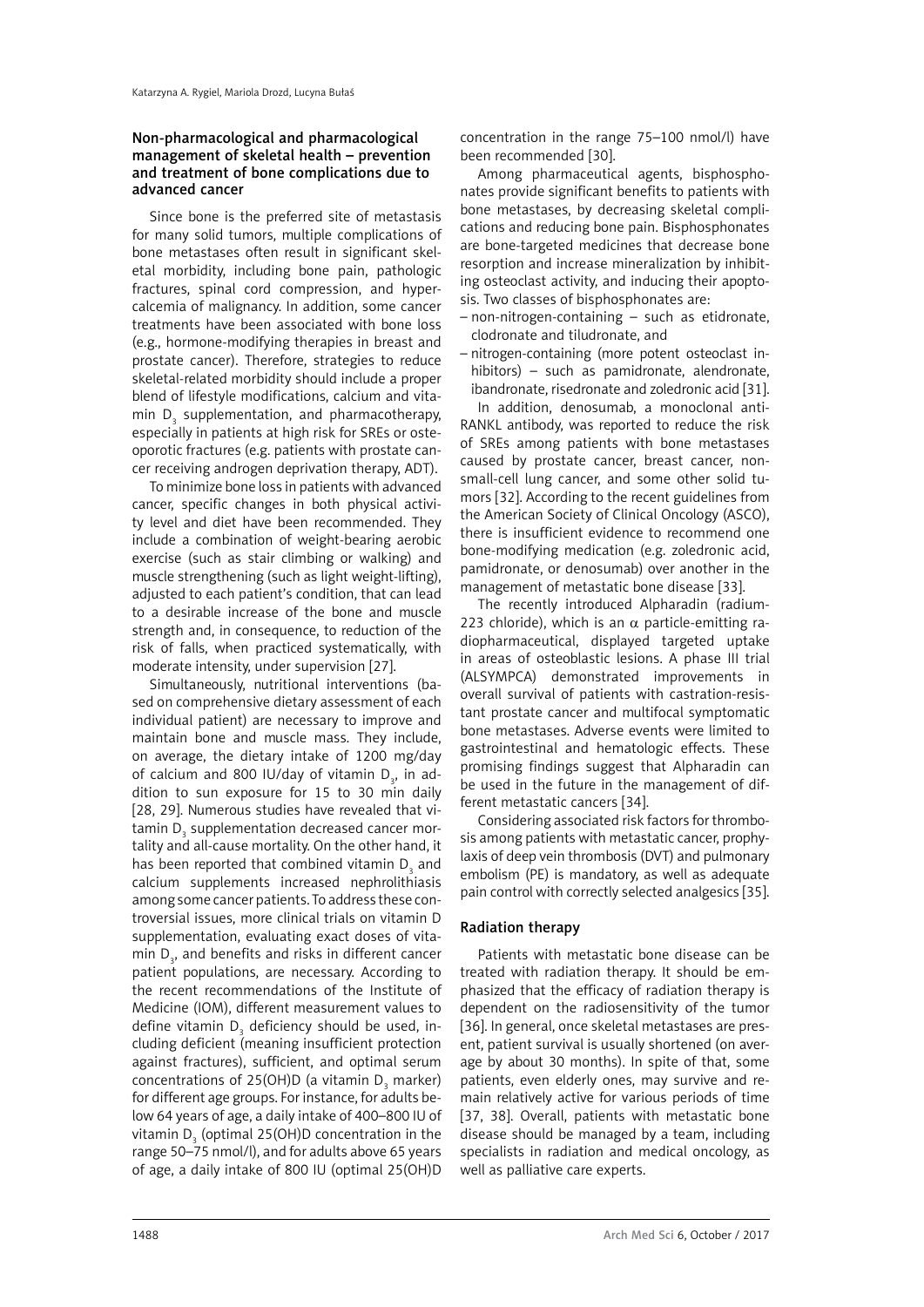# Individualized approach to cancer patients – management of common symptoms, care and support

How primary care physicians, oncology or palliative care specialists and pharmacists might approach these topics individually with patients, and coordinate their care, during usually short follow-up visits remains open and difficult. However, these unavoidable issues have to be considered in a unique patient, family, and medical provider context.

It is important to gently let the patients know some information about their diagnosis, and then, when they are "ready" to confront the situation, to tell them the truth about their serious disease. On the other hand, it is crucial to maintain hope, and let the patients know that the whole team will continue to care for them, until their last moment of life. In particular, patients must be assured that their pain, and many other bothersome symptoms, will be controlled, as much as possible, and their QoL and dignity will be maintained [1, 2].

The importance of maintaining hope, as the disease progresses (e.g. follow-up diagnostic findings are adverse, despite therapy, or treatments are toxic and unsuccessful) should be recognized. For instance, patients and their families should concentrate not on the stereotypical question "how much time do I have?", but rather, they should focus on the quality of their time "here and now", and on activities that they still can do (which are important or comforting to them).

Also, in assessing and managing the symptoms of advancing disease and disease burden, it is important to ask specific questions, such as:

– Does the patient have bone or muscle pain?

- Does the patient have poor appetite or constipation?
- Does the patient have shortness of breath or persistent cough?
- Does the patient have problems with sleep?

To inquire about these symptoms is particularly important, since some patients might think that these complaints are just parts of their incurable disease, and cannot be controlled.

During metastatic disease management, it is important to understand what causes the particular symptoms, and which non-pharmacologic and pharmacologic modalities should be considered, and then tried, under medical supervision. If strong medications need to be used, for instance narcotic opioids for intractable pain, then the patients must be briefly educated about several issues, including safety (e.g. driving) and side effects (e.g. constipation, nausea, pruritus, or sedation).

Older patients, who received for example radiation therapy, may complain about different mental symptoms, such as forgetfulness, inappropriate affect, and changes in their bowel and bladder habits. In addition to therapy, it is necessary to give these patients advice on how to handle these symptoms [1, 2].

Moreover, it is important to help patients with strategies for memory and cognition, so that they can still preserve a relatively good level of functioning. Simple techniques for better remembering include making notes, keeping reminders in the calendar, and creating structured 'working patterns' for many routine daily activities (e.g. cooking, shopping). Of course, assistance and supervision by family members is of utmost importance.

In terms of the family support, when the patient is unable to eat, and the family is frustrated about poor appetite and associated weight loss, it is crucial to make sure that the family understands that pressuring the patient to eat may not be helpful, and perhaps may even be counterproductive. At this point, arranging a nutritional consult to focus on palatable, highly caloric, as natural as possible (minimally processed) food that the patient is going to consume in small amounts, on a regular schedule, can be beneficial. Also, when patients are on high doses of narcotic pain medication, constipation is a big concern, and an appropriate 'bowel program' needs to be introduced and maintained.

Assessment and management of pain is part of QoL. Pain is called "the sixth vital sign", and patients are usually open about the degree of pain that they experience. Assessing pain can be done by asking the patient to rate his/her pain level on a scale from 1 to 10, or on a visual analog scale (VAS). Pain may also be an important sign of oncological emergency. In such a situation, an evaluation and plan of action needs to be developed in the context of the entire clinical picture. In addition, precise assessment of the patient mood, using some objective and patient-friendly psychometric tools, can be very helpful. For example, one such instrument – the Polish version of the Hospital Anxiety and Depression Scale (HADS) – has recently revealed satisfactory psychometric properties. However, the Polish version of HADS has been explored only in a selected population of non-oncologic patients. Perhaps in the future, after an extensive HADS validation across various clinical populations in Poland, this world-wide used instrument might eventually be applied as an indicator of the degree of emotional distress often experienced by cancer patients [39].

## Impact of pharmaceutical care on adherence to treatment in patients with cancer

The pharmacist's role in providing pharmaceutical care for oncology patients has been constantly evolving, over the past several years, both in hos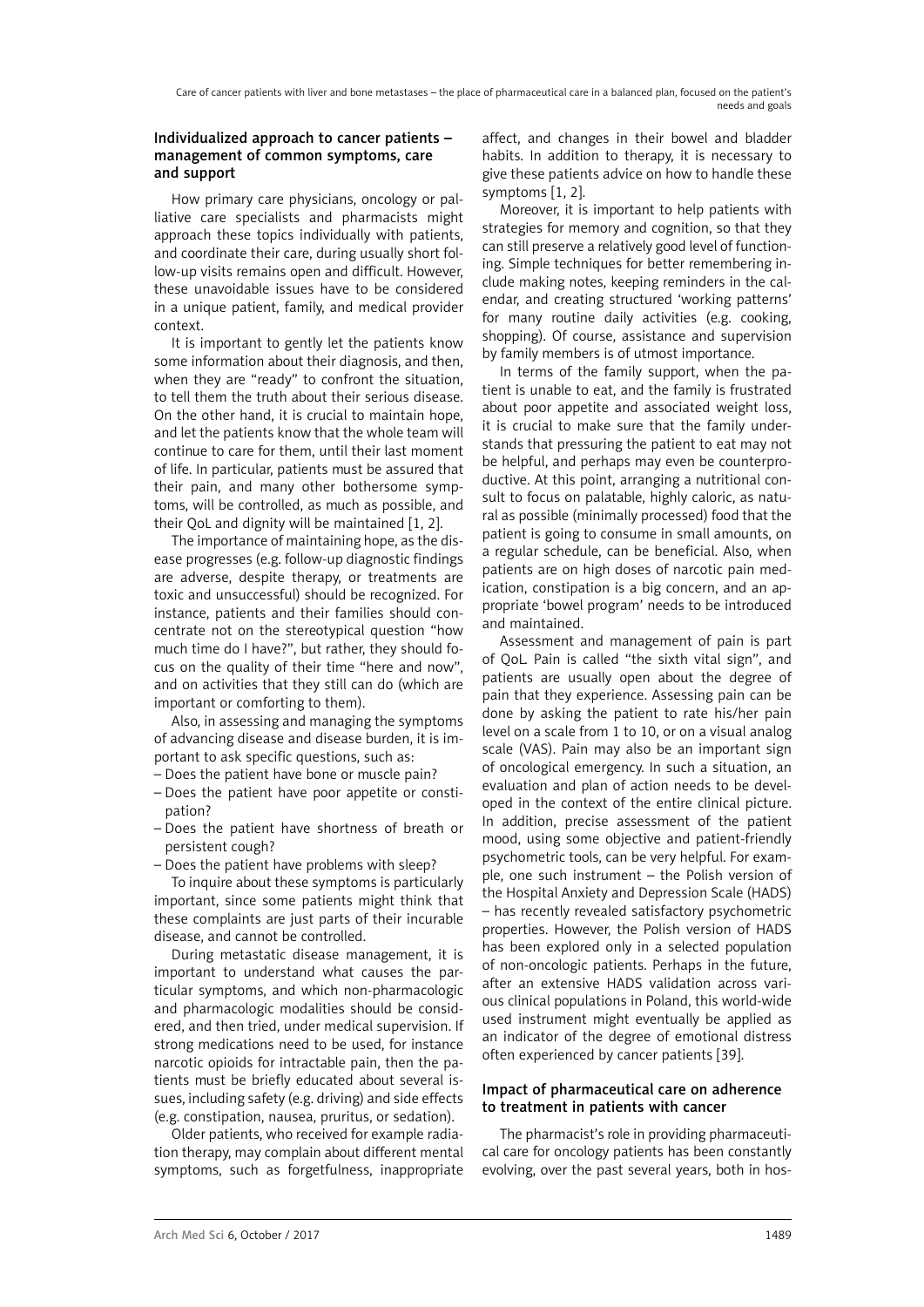pital and ambulatory care settings. Currently, pharmacists, especially those specializing in oncology, participate in designing, monitoring, and adjusting chemotherapy protocols. They are actively involved in hospital rounds, on a daily basis, for patients receiving chemotherapy. Their duties also include formulating supportive care plans for chemotherapy induced toxicities, infections, as well as for multiple underlying comorbidities, such as diabetes mellitus type 2, arterial hypertension, coronary artery disease, congestive heart failure, dyslipidemia, and other common chronic diseases.

In addition, in collaboration with physicians, the pharmacists monitor the patient safety, and report adverse events, relevant to every stage of the treatment [20]. Also, pharmacists who have completed additional training in psychology are instrumental in helping cancer patients understand and manage long-term psychophysical adverse effects of their anti-cancer medications. Moreover, pharmacists play a crucial role in helping patients with cancer achieve better medication compliance, via interventions, including face-to-face consultations, written materials, and telephone follow-up calls, which significantly improved the patients' adherence to therapy [40, 41].

Finally, the pharmacists serve as invaluable experts, collaborating with physicians, nurses, and patients in order to detect and manage any potentially harmful drug-drug and drug-diet interactions. It should be emphasized that their involvement in long-term cancer care, in both the inpatient (e.g. hospitals, stationary hospice, and skilled nursing facilities) and outpatient care setting (e.g. home health care, and home-based hospice services), demonstrated the added value of pharmaceutical care to the interdisciplinary, comprehensive care model for patients with cancer, including advanced stages with metastases.

## Setting the patients' goals, focusing on their quality of life

In general, it is well known that the quality of life (QoL) depends on many factors, including age, sex, level of education, place of residence, current disease status, and concomitant illnesses. In considering QoL, it should be underlined that everyone is different, and the individual patient's preferences should be respected. Every patient has his/ her own definition of QoL, which may be different from the family members' perspective. Therefore, discussing this issue with the patient first is extremely important. Also, addressing QoL with the patient's family members is necessary to make a balanced plan of care. When the disease burden increases, the focus of care needs to change. Patients need to be assured that their QoL is a priority, and that their treatment will be adjusted, as

palliative care services will be involved. In setting the patients' goals, in terms of their QoL, it is necessary to individualize the type of care that will be provided. Thus, emphatic listening to patients' wishes, and respecting their choices, relevant to their approaching disease stages and end of life, are mandatory. Moreover, considering other components, such as family dynamics, social, spiritual and cultural factors, can help in achieving better patient outcomes, especially since many patients with metastatic disease are now living longer, with the advent of many novel therapies.

#### Integrative approach for patients with advanced cancer, and its beneficial impact on the healthcare costs

An integrative, patient-centered approach illustrates a possibility to use evidence-based complementary and alternative medicine (CAM), along with standard treatment, in order to really improve QoL and fulfill many unmet, complex needs of cancer patients. CAM modalities (such as dietary supplements, vitamins, botanical preparations, massage therapy, breathing exercises, meditation, and many other techniques) that are properly combined with conventional therapies, have been shown to reduce patients' need for medications to manage the symptom burden. Moreover, CAM strategies can decrease recurrence and mortality in some cancers, and improve adherence to conventional treatments, along with sense of hope, empowerment, and emotional well-being, which are invaluable for patients with malignancies [42]. According to a recent study (conducted at Beth Israel Medical Center in New York), an integrative, patient-centered team approach to cancer care that included holistic nursing, moderate physical activity (e.g., yoga therapy program), and a healing environment, in the inpatient setting, saved a substantial amount of money, mostly by reducing the use of adjunct medications, to treat anxiety, insomnia, nausea, and pain. Based on a conservative estimate, total cost savings from decreased medication use were about USD 977 184 annually (calculated as average savings of USD 156 per patient, per hospital day, on the 24-bed unit, working on weekdays only, 261 days per year). Considering that only about 50% of the patients on this hospital unit will use the integrative services, the total healthcare cost savings would be close to USD 488 592 annually [43, 44].

It is important to realize that the ongoing benefits for the cancer patients are sustainable, and also the relevant cost savings usually continue for the duration of the integrative care programs. Of course, CAM therapies for cancer patients should be guided by research, clinical judgment of therapeutic teams, safety procedures, and close col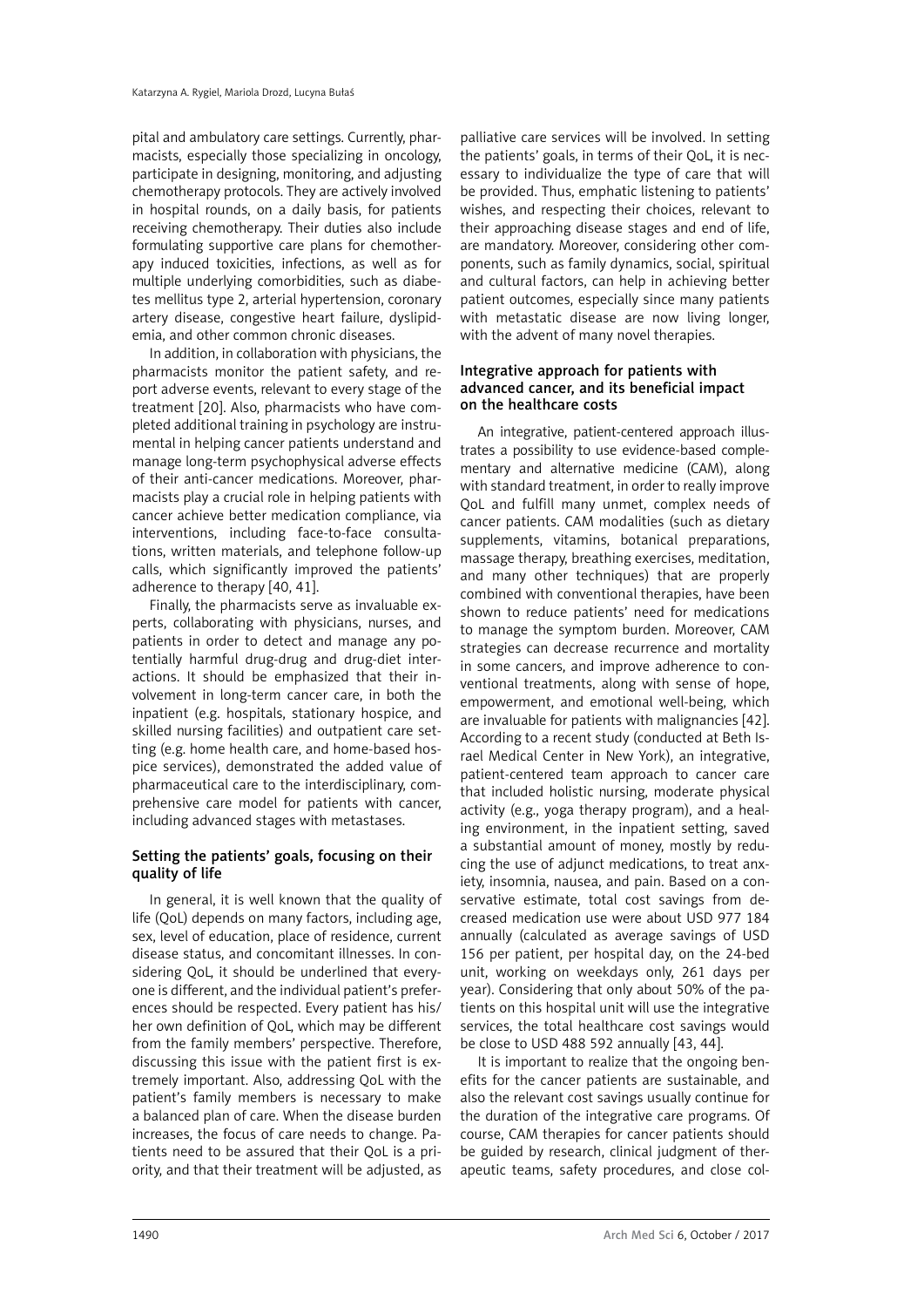laboration between patients, their families and medical personnel. The U.S. National Cancer Institute (NCI) has been committed to CAM scientific research, and to an integrated care approach, to bridge together various healthcare resources, necessary to improve management of cancer patients. Unquestionably, more cost-effectiveness oriented studies, focused on various integrative medicine interventions, or their optimal combinations, coordinated with standard treatment, both in inpatient and outpatient oncology settings, should be conducted in the future.

# Conclusions

The term "metastatic cancer" has usually been considered as an indicator that the disease trajectory was coming to an end. However, now we know that this is not entirely true anymore, since our patient populations are very diverse. Furthermore, our treatment options have greatly improved, so that patients are living much longer, even with liver or bone metastases, and their symptoms can be successfully managed, to provide relatively good comfort until the end of life.

In order to accomplish that, primary care physicians, oncology and palliative care specialists involved in the continuum of the patients' management, in collaboration with pharmacists, psychologists, nurses and physical therapists, should be attuned to promptly identify the issues which are important for clinical decision making. This coherent team approach will help patients at every step, and will involve family members and caregivers in regular, active participation in care of their ill relatives. Providing education to the patients with metastatic disease and their families is paramount to pharmaceutical care, and in consequence, it may alleviate suffering, and support the oncology or palliative care therapeutic efforts.

Unfortunately, in reality, many older patients are not even considered for some available therapeutic choices, since their physicians believe that they are "too old" or have multiple comorbidities. This stereotype is unacceptable and should be changed. Moreover, this is incompatible with some recently published research results, relevant to the elderly patients (over 80 years of age), who were qualified to receive modern cardiac revascularization procedures, benefited from them, and enjoyed better QoL, compared to their counterparts who underwent non-invasive treatment modalities [45]. This valuable lesson learned from the field of cardiology should shed some light on the decision making process in many complicated cases, and also could reinforce individualization of care, depending on the specific clinical context of the malignancy.

In addition to the incurable and progressive neoplastic disease, many elderly patients face some artificial barriers to medical care, which include not only financial costs of treatment, but also unsubstantiated beliefs or biases, and often exaggerated concerns about the patient's status. It should be emphasized that although more research is still needed in this field, elderly patients with painful bone metastases, in addition to necessary comfort care, should be offered (at least for consideration) some reasonable options of palliative radiotherapy, and safe pharmacotherapy, similarly to their younger counterparts. Therefore, good cooperation of medical practitioners, who are involved in every step of the cancer patients' management, across the malignancy spectrum, is crucial to improve outcomes, quality of life, and dignity of these patients. This approach can also reduce unnecessary medical expenses, and alleviate the burden of oncology and palliative care for our society and the entire health care system.

# Conflict of interest

The authors declare no conflict of interest.

# R e f e r e n c e s

- 1. NCCN Clinical Practice Guidelines in Oncology. Survivorship. Version 1.2013. http://www.nccn.org/professionals/physician\_gls/pdf/survivorship.pdf. Accessed December 5, 2014.
- 2. NCCN Clinical Practice Guidelines in Oncology. Breast Cancer Version 3.2013. http://www.nccn.org/professionals/physician gls/pdf/breast.pdf. Accessed December 5, 2014.
- 3. Aguirre-Ghiso JA. Models, mechanisms and clinical evidence for cancer dormancy. Nat Rev Cancer 2007; 7: 834-46.
- 4. Roepman P, Wessels LF, Kettelarij N, et al. An expression profile for diagnosis of lymph node metastases from primary head and neck squamous cell carcinomas. Nature Genet 2005; 37: 182-6.
- 5. Adam A. Interventional radiology in the treatment of hepatic metastases. Cancer Treat Rev 2002; 28: 93-9.
- 6. Lise M, Da Pian PP, Nitti D. Colorectal metastases to the liver: present results and future strategies. J Surg Oncol Suppl 1991; 2: 69-73.
- 7. Topham C, Adam R. Oncosurgery: a new reality in metastatic colorectal carcinoma. Semin Oncol 2002; 29 (5 Suppl 15): 3-10.
- 8. Kinkel K, Lu Y, Both M. Detection of hepatic metastases from cancers of the gastrointestinal tract by using noninvasive imaging methods (US, CT, MR imaging, PET): a meta-analysis. Radiology 2002; 224: 748-56.
- 9. Kinnard MF, Alavi A, Rubin RA. Nuclear imaging of solid hepatic masses. Semin Roentgenol 1995; 30: 375-95.
- 10. Vogel SB, Drane WE, Ros PR. Prediction of surgical resectability in patients with hepatic colorectal metastases. Ann Surg 1994; 219: 508-16.
- 11. Peh WC. Screening for bone metastases. Am J Orthop 2000; 29: 405.
- 12. Traill ZC, Talbot D, Golding S, Gleeson FV. Magnetic resonance imaging versus radionuclide scintigraphy in screening for bone metastases. Clin Radiol 1999; 54: 448-51.